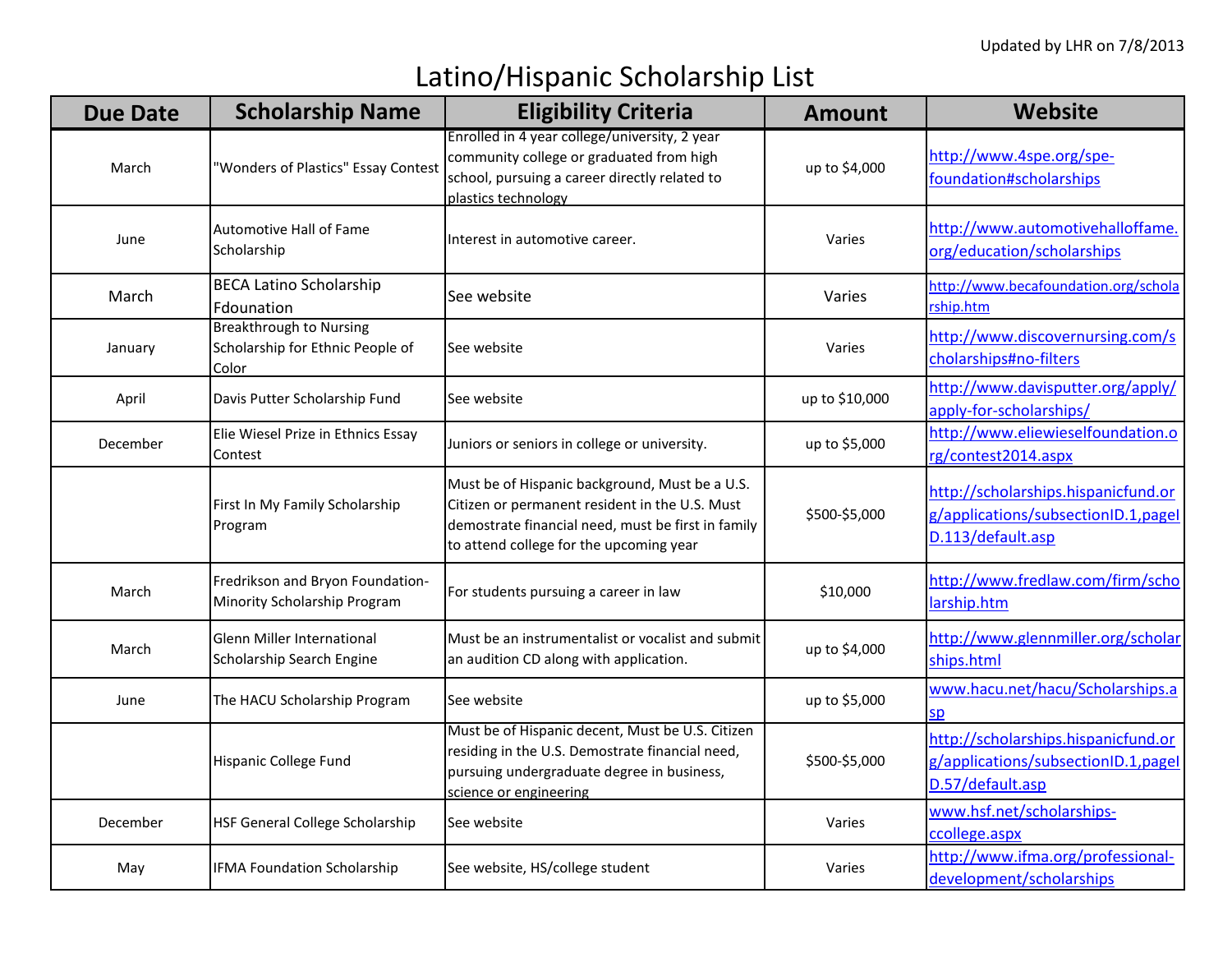Updated by LHR on 7/8/2013

| <b>Due Date</b> | <b>Scholarship Name</b>                                              | <b>Eligibility Criteria</b>                                                                                                                                                           | <b>Amount</b>                                                             | Website                                                               |
|-----------------|----------------------------------------------------------------------|---------------------------------------------------------------------------------------------------------------------------------------------------------------------------------------|---------------------------------------------------------------------------|-----------------------------------------------------------------------|
| See website     | Jack Kent Cooke Foundation                                           | See website                                                                                                                                                                           | Up to \$30,000                                                            | http://www.jkcf.org/scholarships                                      |
| March           | Mervyn's Local Hero Scholarship                                      | See website, HS senior                                                                                                                                                                | Up to \$10,000                                                            | http://scholarshipamerica.org/open<br>scholarships.php                |
| April           | <b>Foster Care to Success</b>                                        | Spent 12 months+ in foster care                                                                                                                                                       | Up to \$6,000                                                             | http://www.fc2success.org/progra<br>ms/scholarships-and-grants/       |
| January         | Paul H. Henkin SUMMIT<br><b>SCHOLARSHIP</b>                          | Show interest in pursuing a career in education                                                                                                                                       | \$1,000-\$5,000                                                           | http://www.pdkintl.org/awards/ind<br>ex.htm                           |
| April           | PFLAG-HATCH Youth Scholarship<br>Program                             | LGBT student                                                                                                                                                                          | Varies                                                                    | http://community.pflag.org/scholar<br>ship                            |
| March           | Princess Grace Scholarships, Grants,<br>and Fellowships              | See website, HS/college student                                                                                                                                                       | \$5,000                                                                   | http://www.pgfusa.com/grants-<br>program/overview                     |
| See Website     | PRSSA - Multicultural Affairs<br>Scholarship Program                 | List of individual scholarships/internships<br>available                                                                                                                              | See Website                                                               | http://www.prssa.org/scholarships<br>competitions/individual/         |
|                 | Que Llueva Cafe Scholarship                                          | H.S. Students, see website                                                                                                                                                            | \$7,000-\$15,000                                                          | http://ca-core.org/que llueva cafe                                    |
|                 | Sin Barreras Scholarship                                             | Hispanic heritage, Cumulative GPA of 2.80                                                                                                                                             | See Website                                                               | http://www.sinbarrerasfoundation.<br>com/                             |
| January         | SPIE Ed. Scholarship in Optical<br>Science, and Engineering          | Must be a member                                                                                                                                                                      | Up to \$11,000                                                            | http://spie.org/x84950.xml?WT.svl<br>$=$ mdde17                       |
| See website     | <b>TELACU Education Foundation</b>                                   | California, Illinois, Texas, and New York residents<br>only                                                                                                                           | Up to \$2,500                                                             | http://telacu.com/site/en/home/ed<br>ucation/applications.html        |
| January         | The Alliance/Merck Ciencia<br>(Science) Hispanic Scholars<br>Program | High school and college students of Hispanic<br>heritage, majoring in science technology,<br>engineering or math                                                                      | \$2,000 (College<br>Students) up to<br>\$42,500 (High school<br>Students) | http://www.alliancescholars.org/ap<br>plications/                     |
| May             | <b>Transportation Clubs International</b><br>Scholarships            | Open to graduating high school seniors or<br>undergraduates currently enrolled in institutes of<br>higher learning, aiming for degrees in the field of<br>traffic and transportation. | Varies                                                                    | http://www.transportationclubsint<br>ernational.com/scholarships.html |
| January         | Tylenol Undergraduate Scholarship                                    | Healthcare                                                                                                                                                                            | \$5000-\$10000                                                            | www.tylenolscholarship.com                                            |